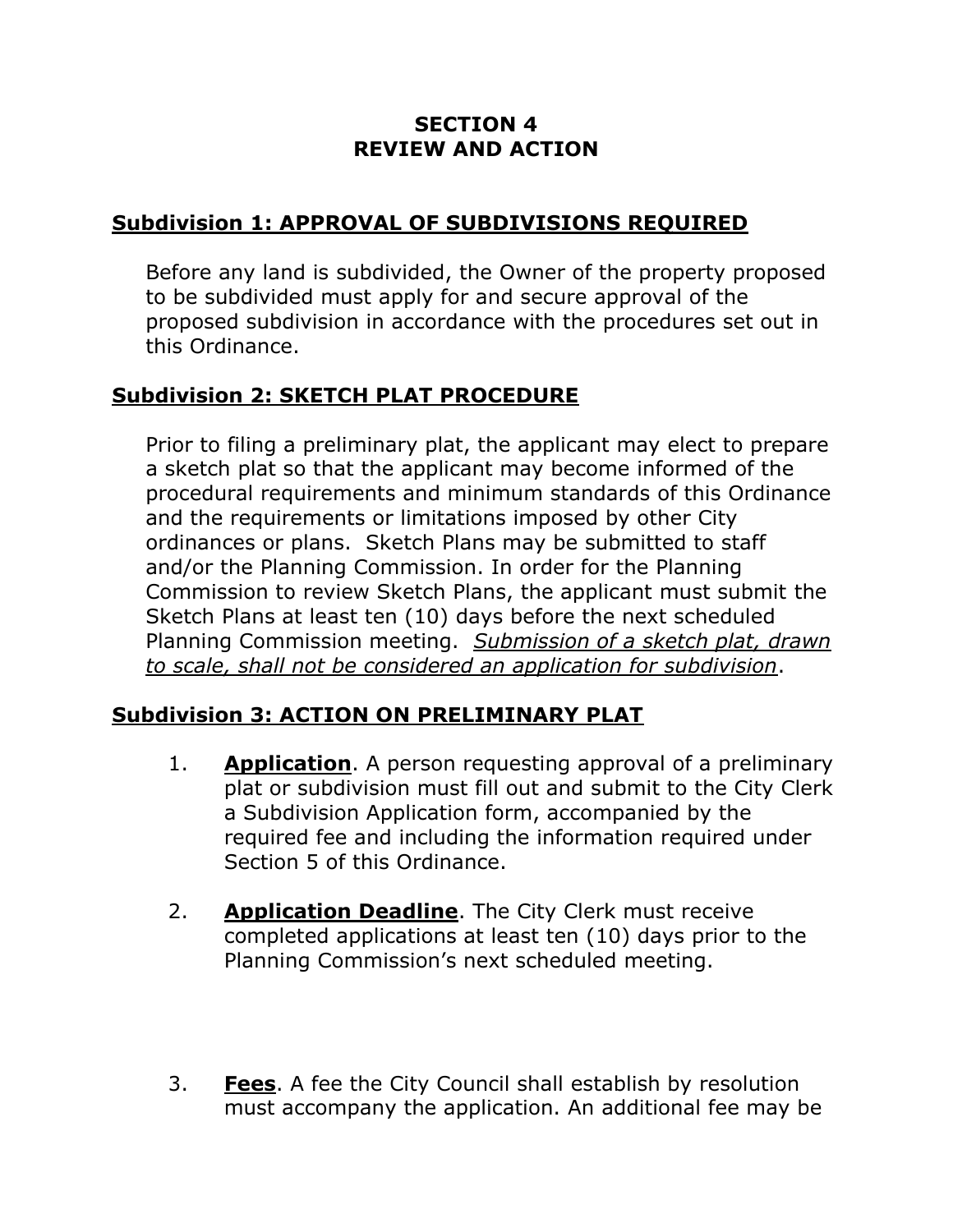charged for atypical projects, which in the opinion of the City Administrator/Clerk will require additional staff time and/or City Expenditures. In such case, the applicant shall pay all costs incurred by the City, including, but not limited to, administrative staff time, engineering, legal, planning, and inspection expenses, in connection with the application, including approval and acceptance of the application and review of site plans and documents, as well as any other required agreements for the application.

- 4. **Public Hearing & Notice**. The City Clerk will set a date for the official public hearing.
	- A. **Published Notice**. The City will publish notice of the public hearing's time, place and purpose at least once in the City's official newspaper at least ten (10) days before the public hearing.
	- B. **Mailed Notice to Property Owners**. The City will also mail notice of the public hearing's time, place and purpose not less than ten (10) days and not more than thirty (30) days before the hearing date to all individual property owners within three hundred fifty (350) feet of the parcel included in the request. The City Clerk must attest and make a part of the proceeding's records a copy of the notice and list of the owners and addresses to which the notice was sent. A property owner's failure to receive notice or a defective notice shall not invalidate any proceedings.
- 5. **Referral to Planning Commission**. After the City Clerk has reviewed the application and the date has been set for the public hearing, the City Clerk shall refer the application to the Planning Commission, together with the City Clerk's review and recommendations regarding the application.
- 6. **Planning Commission Review**. The Planning Commission shall consider the request at their next regularly scheduled meeting and shall make a recommendation and report to the City Council.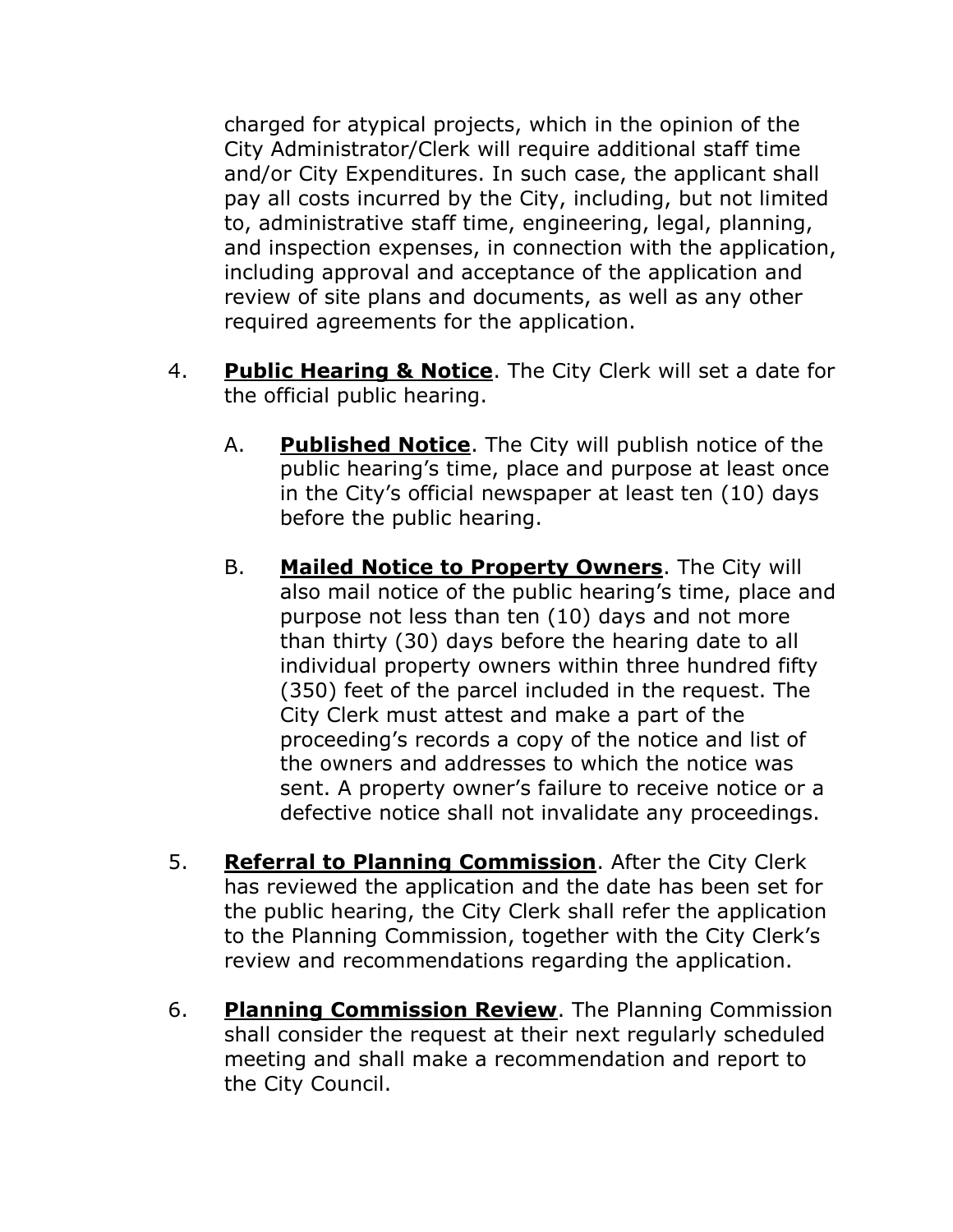- A. **Appearance by Applicant**. The applicant or the applicant's representative(s) must appear before the Planning Commission in order to answer questions concerning the Subdivision application or plat.
- 7. **Recommendation by the Planning Commission**. After reviewing the Subdivision application, the Planning Commission will make a written recommendation to the City Council within forty-five (45) days after the City Clerk receives the application as to whether the City Council should approve or deny the application.
- 8. **City Council's Review**. Upon receiving the Planning Commission's report and recommendation, the City Council shall hold a public hearing on the matter and the City Council will, by resolution, either approve or deny the application.
	- A. **Appearance by Applicant**. The applicant or the applicant's representative(s) must appear before the City Council in order to answer questions concerning the Subdivision application or plat.
- 9. **Vote Required**. Approval of a plat or subdivision request will require passage by a majority of the votes cast.

# **Subdivision 4: APPROVED PRELIMINARY SUBDIVISION**

In the event the preliminary subdivision approval is not entirely platted in final form (final platted) within one (1) year of approval, such preliminary subdivision shall become null and void unless it is resubmitted and approved by action of the Planning Commission and City Council.

# **Subdivision 5: PREMATURE SUBDIVISIONS**

Any proposed subdivision requiring Council approval and deemed premature for development shall not be approved by the City. The burden of proof for items A thru G listed below is the developer's responsibility. Subdivision shall be deemed premature if any of the following conditions exist: